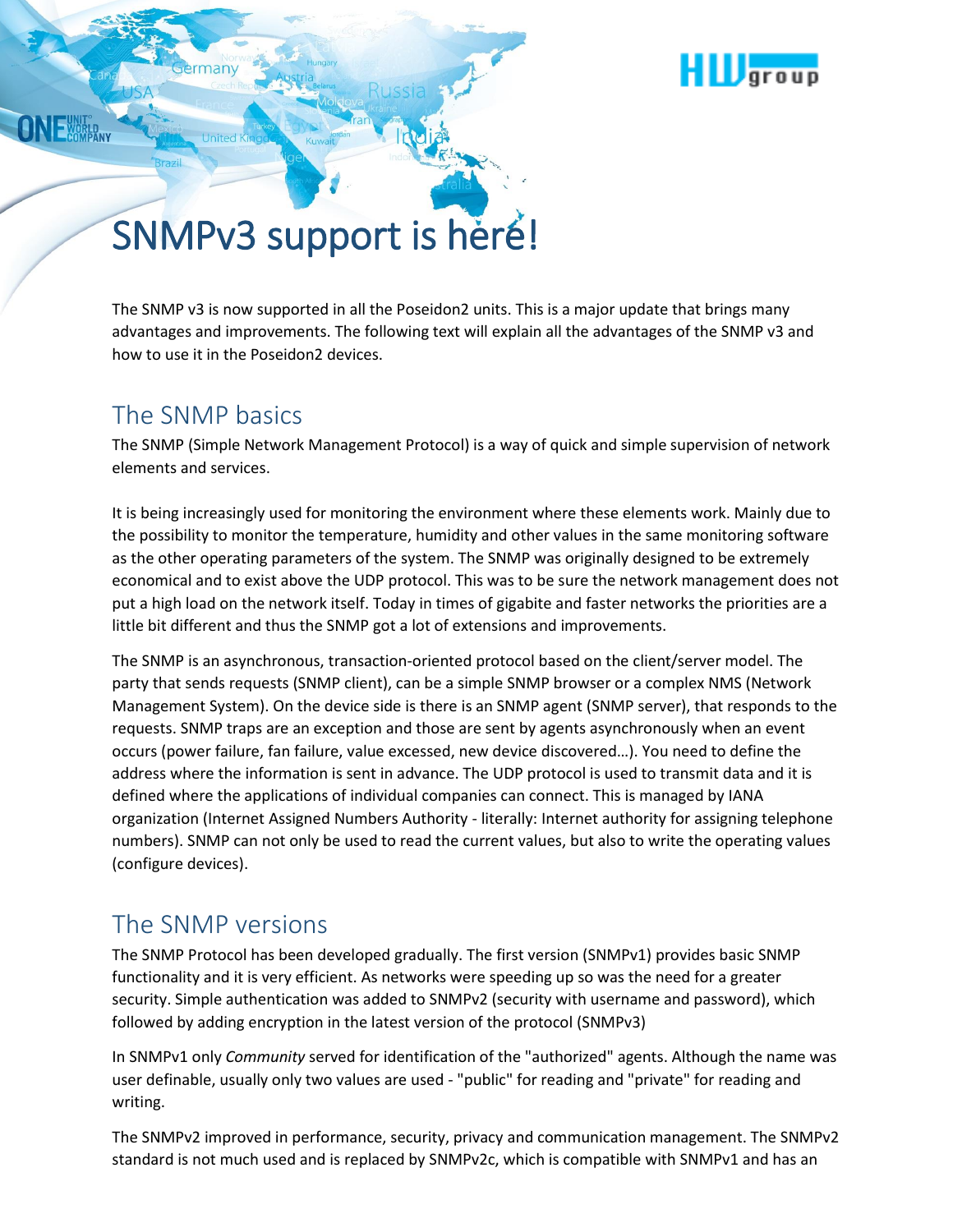

extended set of commands and a higher efficiency. The SNMPv2u was also not very popular though it was the first attempt to establish SNMP security features.

Irta

SNMPv3 is an upcoming variant of the standard and it contains not only the user authentication, but also encrypted communications. For the security *Username* (similar to Community), *Password for authorization* (*Authentisation password*) and *key* (*Privacy password*) are used. During the authorization, the communication can be encrypted using MD5 or SHA, private communication can then be encrypted using DES or AES. Starting from SNMPv3 it becomes a full-fledged management protocol in the most demanding corporate networks. The main advantage is that the MIB stays the same and there is no need of any special arrangements during the transition to SNMPv3.

There is an unlimited number of users in the SNMPv3, which allows you to track and log the activity of individual operators. Each user has his combination of *Username, Auth*. and *Privacy password* along with the corresponding encryption, which together form a profile.

# Using the SNMPv3

many

**United Ki** 

The Poseidon2 units now support SNMPv3 and up to 5 user profiles. Please see the images below for examples:



#### Poseidon2 4002 web interface with SNMP settings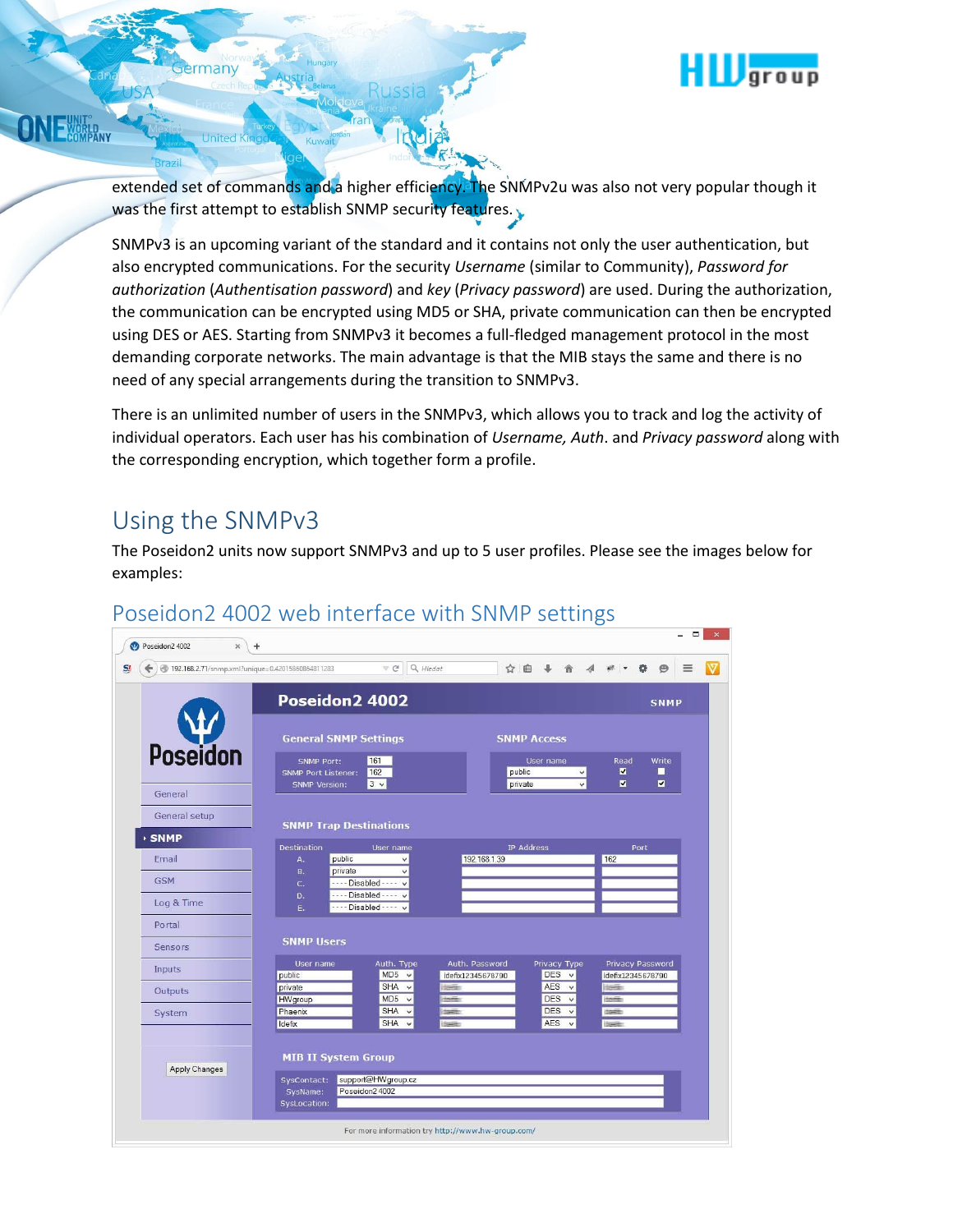

# Example of using the SNMPv3 with SNMPget:

**C:\Users\volmr\Downloads\SnmpGet\SnmpGet.exe -r:192.168.2.71 -v:3 -sn:public -ap:MD5 aw:idefix12345678790 -pp:DES -pw:idefix12345678790 -o:.1.3.6.1.2.1.1.3.0**

#### Result:

**ONE WORLD** 

rmany

**United King** 

| <b>CH.</b>                                                                        | Příkazový řádek                                                                                                                                                     |  |  |
|-----------------------------------------------------------------------------------|---------------------------------------------------------------------------------------------------------------------------------------------------------------------|--|--|
| Microsoft Windows [Version 6.3.9600]                                              | (c) 2013 Microsoft Corporation. Všechna práva vyhrazena.                                                                                                            |  |  |
|                                                                                   | O:\>C:\Users\volmr\Downloads\SnmpGet\SnmpGet.exe -r:192.168.2.71 -v:3 -sn:public<br>-ap:MD5 -aw:idefix12345678790 -pp:DES -pw:idefix12345678790 -o:.1.3.6.1.2.1.1.3 |  |  |
|                                                                                   | SnmpGet v1.01 - Copyright (C) 2009 SnmpSoft Company<br>[ More useful network tools on http://www.snmpsoft.com ]                                                     |  |  |
| 0 I D = . 1 . 3 . 6 . 1 . 2 . 1 . 1 . 3 . 0<br>Type=TimeTicks<br>Value=0:22:10.62 |                                                                                                                                                                     |  |  |
| 0 : \>.                                                                           |                                                                                                                                                                     |  |  |
|                                                                                   |                                                                                                                                                                     |  |  |
|                                                                                   |                                                                                                                                                                     |  |  |
|                                                                                   |                                                                                                                                                                     |  |  |
|                                                                                   |                                                                                                                                                                     |  |  |